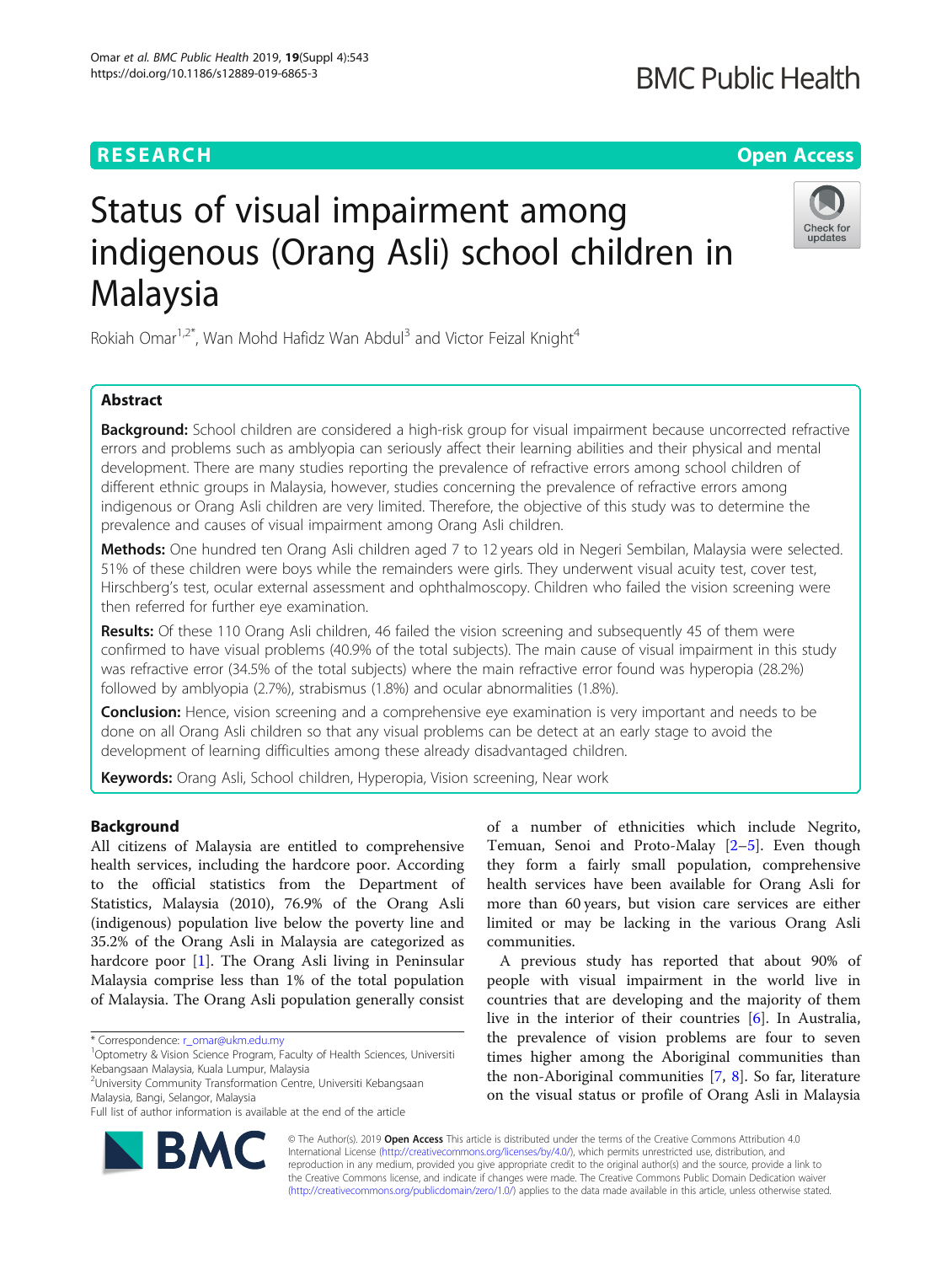is very limited. The only study conducted on the visual status of Malaysian Orang Asli was conducted by Norlaila et al., (2002) [[9\]](#page-4-0). They found that the visual status was in the normal range except for those who are aged 41 years and above who were found to have presbyopia. The causes of refractive errors found in that study was nearsightedness or hyperopia [[9\]](#page-4-0). Unfortunately, only a small number of children participated in the study. Hence a more detailed study needs to be carried out to identify the visual profile status of Orang Asli children in Peninsular Malaysia. Recent studies have shown that visual impairment can cause disruption to learning and to a decline in academic achievement [\[10](#page-4-0)–[13](#page-4-0)]. Hence, early detection through vision screening is essential for identifying visual impairments in children  $[13, 14]$  $[13, 14]$  $[13, 14]$  $[13, 14]$ , especially the Orang Asli. This is important because 80% of the information received in the learning process is through a vision with other sensory integration [\[15\]](#page-4-0). Early intervention of visual impairment will provide clear vision for the children, help them with learning, and further improve their academic achievement and quality of life for their future [[13](#page-4-0), [14,](#page-4-0) [16](#page-4-0)–[18](#page-4-0)].

School children are considered a high-risk group for visual impairment because uncorrected refractive errors can seriously affect their learning abilities as well as their physical and mental development. There are many studies reporting the prevalence of refractive errors among school children of different ethnic groups in Malaysia, however, studies concerning the prevalence of refractive errors among indigenous or Orang Asli children are very limited. Therefore, the objective of this study was to determine the prevalence and causes of visual impairment among Orang Asli children.

#### Methods

A sample size of 110 Orang Asli school children aged 7 to 12 years old was determined using Cochran's sample size formula for categorical data [[19](#page-4-0)]. These children were randomly selected from 154 children who attended Sekolah Kebangsaan Kampung Chenah and Sekolah Kebangsaan Putra in Negeri Sembilan for duration of at least 1 year. This was a cross sectional study design and parental informed consent was obtained prior to data collection. This study followed the tenets of the Declaration of Helsinki and received approval from Universiti Kebangsaan Malaysia Research Ethics Committee UKM 1.5.3.5/244/SPP2. Parental informed consent was obtained prior to data collection. The inclusion criteria was that the subjects are to be Orang Asli children aged between 7 to 12 years old. Whereas the exclusion criteria was Orang Asli children aged 13 years old and older. The Orang Asli School children were divided into two groups in accordance with age stratification practices of the Ministry Education of Malaysia i.e. Level 1: Aged from 7 to 9 years old, i.e. Standard 1 to 3 and Level 2: Aged from 10 to 12 years old i.e. Standard 4 to 6. The groupings illustrate the different levels of the syllabi delivered to Malaysian school-going children. It also reflects the differing levels of word difficulty used with the children. These children underwent the following visual screening; monocular visual acuity test (VA) using the Lea Symbol LogMAR Chart for distance; cover test (CT), Hirschberg's test, ocular external assessment, ophthalmoscopy and refraction by Optometrists. Children who failed the vision screening were referred for further eye examination to confirm the diagnosis by an Ophthalmologist. The visual acuity of Orang Asli children who were prescribed glasses were retested at 6 weeks and were then diagnosed to have refractive amblyopia if their visual acuity was not able to achieve 6/6 monocularly. Table 1 shows the fail score criteria for each screening test [[20](#page-4-0)]. All data obtained were analysed using the Statistical Package for Social Sciences (SPSS) version 19.0 software. Descriptive and frequency test applications are used to analyse the data to obtain mean values, standard deviations, median, range and percentages.

#### Results

All the school children who participated in this study had never underwent vision screening previously nor had used any spectacles. 51% of them were boys while the remainders were girls. Of the 110 children who participated, 46 failed the vision screening and were referred to Pusat Perubatan Canselor Tuanku Mukhriz, Universiti Kebangsaan Malaysia for further examination. After further assessment of these 46 children, it was found that 45 children (40.9% of the total subject) were true positives while only 1 child was found to be a false positive for vision impairment. Of the 45 Orang Asli

Table 1 Fail score criteria for each screening test

| Test                   | Fail Score Criteria                             |  |  |  |  |
|------------------------|-------------------------------------------------|--|--|--|--|
| Visual Acuity          | $<$ 0.30 LogMAR                                 |  |  |  |  |
| Cover Test             | Any obvious deviation to eye movement (tropia)  |  |  |  |  |
| Hirschberg's Test      | Any decentration from corneal reflex            |  |  |  |  |
| External Observation   | Any abnormality                                 |  |  |  |  |
| Ophthalmoscopy         | Any abnormality                                 |  |  |  |  |
| Cycloplegic Refraction | Myopia: $> -0.50$ D                             |  |  |  |  |
|                        | Hyperopia: $> +1.50$ D                          |  |  |  |  |
|                        | Astigmatism: $> 0.75$ D                         |  |  |  |  |
| Prism Cover Test       | Esophoria Near: $> 5\Delta$ Far: $> 6\Delta$    |  |  |  |  |
|                        | Exophoria Near: > 5 $\Delta$ Far: > 10 $\Delta$ |  |  |  |  |
|                        | Hyperphoria: $> 2\Delta$                        |  |  |  |  |
|                        | Heterotropia: Any amount of heterotropia        |  |  |  |  |

Sources: Duratul et al. (2009b) [\[20\]](#page-4-0)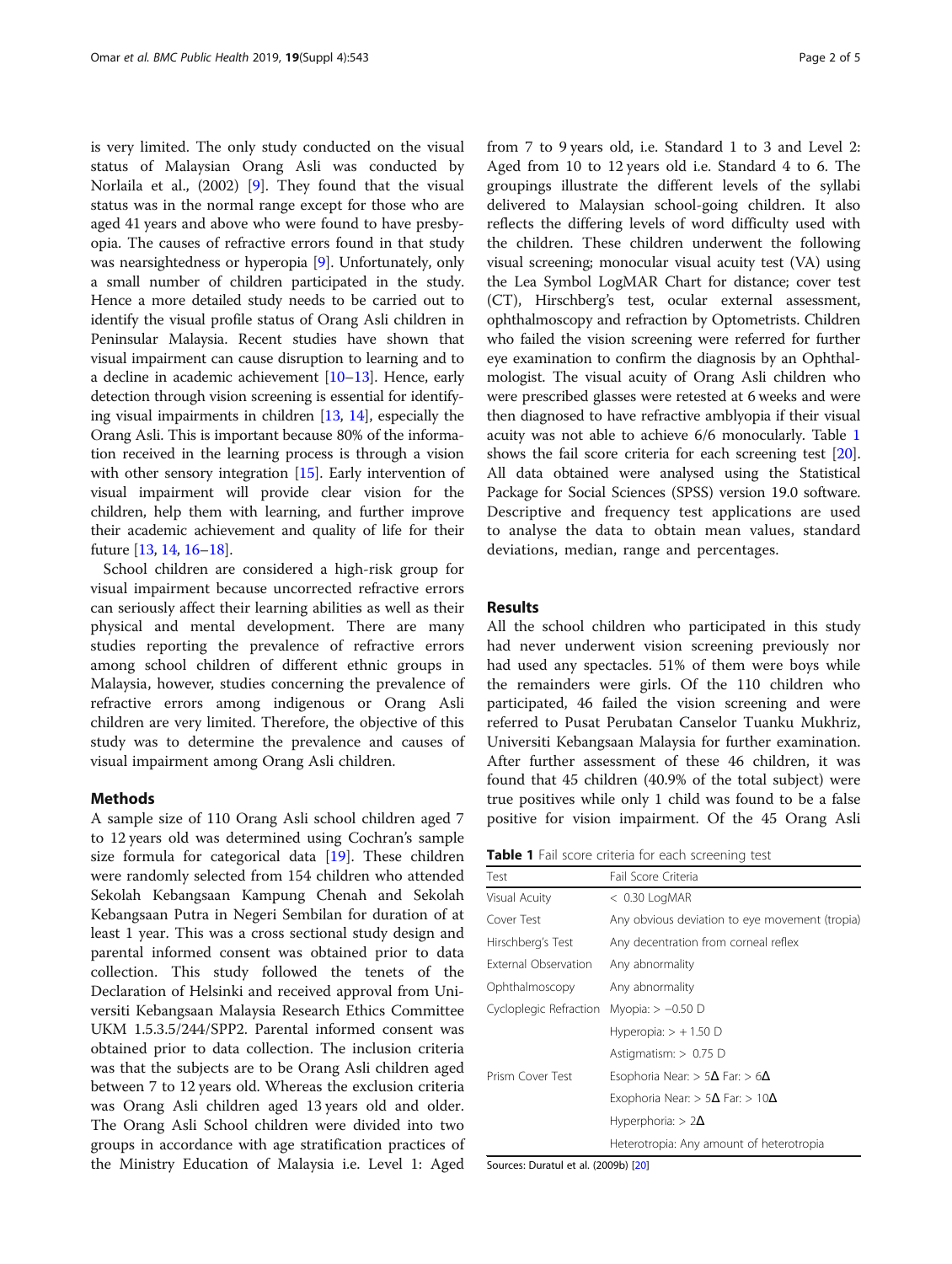

children majority of them were diagnosed with refractive errors followed by amblyopia, strabismus and others ocular findings (Fig. 1).

#### Refractive errors and amblyopia

Thirty eight children were found to have refractive errors. For Level 1 age group, i.e. 7 to 9 years old, the mean spherical equivalent (SE) for RE was  $+0.55 \pm 0.63$ (range – 1.00 D up to + 2.25 D) and for LE was +  $0.54 \pm$ 0.56 (range − 1.00 D up to + 1.75 D). For the Level 2 age group, 10 to 12 years old, the mean spherical equivalent (SE) for RE was  $+0.27 \pm 0.71$  (range – 2.00 D up to + 1.75 D) and LE was  $+0.31 \pm 0.65$  (range – 1.75 D up to + 1.75 D). Table 2 shows the spherical equivalent of the refractive errors. Correlation analysis on the age groups and on the SE of RE and LE was done. The results showed that there were significant relationships between the age groups and the SE ( $p = 0.005$ ) for hyperopia. In this study, the ammetropia distribution pattern for refractive errors leaned towards hyperopia. A total of 31 (28.2%) children with almost equal number of female and male were found to have hyperopia. Six Orang Asli children had myopia and female had twice more incident of myopia compared to male Orang Asli children. Only one (0.9%) Orang Asli children had anti-metropia from the Level 2 age group. After using spectacles for 6 weeks, 3 (2.7%) children were not able to achieve a visual acuity of 6/6 monocularly and were diagnosed to have refractive amblyopia. Table [3](#page-3-0) shows the distribution of types of refractive errors, amblyopia, strabismus and ocular abnormality among Orang Asli children.

## Strabismus

Three children failed the Cover Test and Hirschberg's Test during vision screening and were referred for further examination by an Ophthalmologist. After this examination, the children were found to have strabismus i.e. exotropia at 6 m fixation and were from the Level 1 age group (7 until 9 years old). Two of these children were male. Thus, the strabismus prevalence (all causes) among Orang Asli children in this study was 1.8% (Table [3\)](#page-3-0).

#### Ocular abnormality

Ocular abnormalities are all abnormal findings other than those mentioned earlier and include any structural or anatomical abnormalities of the eye. The prevalence of ocular abnormalities for this study was 1.8% i.e. involving two children. Both these children were male and one of them, aged 7 years old, was found to have a high cup-to disc ratio while the other had anisocoria (unequal pupil size) between his two eyes (Table [3\)](#page-3-0).

### **Discussion**

In general, the causes of vision impairment among Orang Asli children in this study included refractive errors, amblyopia, strabismus and ocular abnormalities. These findings were similar to the study conducted by Zainal et al., (2002) [[21](#page-4-0)]. However, there is some

**Table 2** Spherical Equivalent and Range of Power of the Orang Asli Children Refractive Errors

| Spherical Equivalent (SE) |                                    | Right Eye (Ds)/Power Range (Ds) | Left Eye (Ds)/Power Range (Ds)  |  |  |
|---------------------------|------------------------------------|---------------------------------|---------------------------------|--|--|
| Age                       | Level 1 (7–9 years old)            | $+0.55 \pm 0.63/(-1.00 + 2.25)$ | $+0.54 \pm 0.56/(-1.00, +1.75)$ |  |  |
|                           | Level $2(10-12 \text{ years old})$ | $+0.27 \pm 0.71/(-2.00, +1.75)$ | $+0.31 \pm 0.65/(-1.75, +1.75)$ |  |  |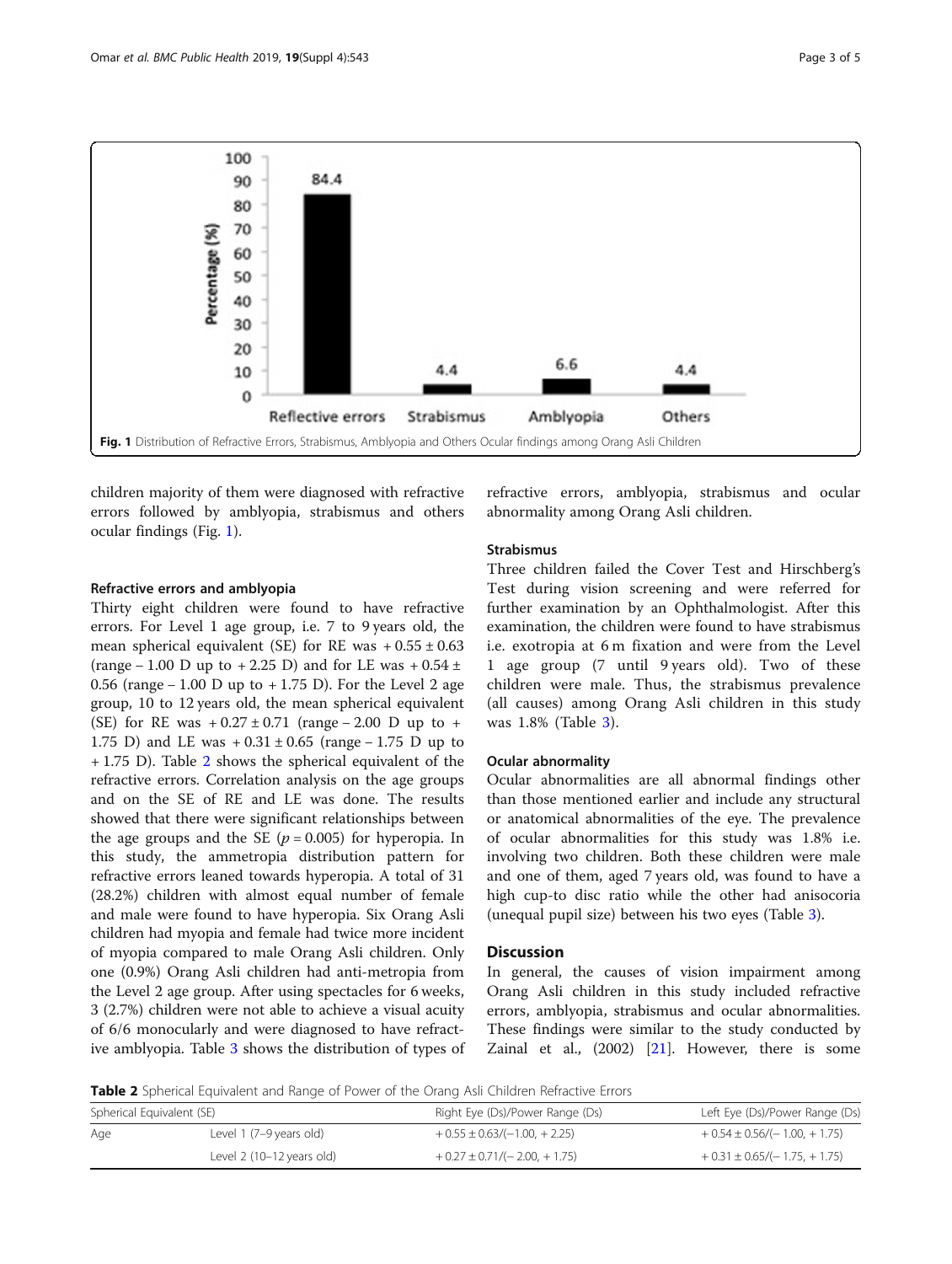| Charateristcis |                           | Types of Refractive Errors Number (%) |                   |                       |                          | Amblyopia | Strabismus | Ocular                 |
|----------------|---------------------------|---------------------------------------|-------------------|-----------------------|--------------------------|-----------|------------|------------------------|
|                |                           | Emmetropia<br>$(n = 72)$              | Myopia<br>$(n=6)$ | Hyperopia<br>$(n=31)$ | Anti-metropia<br>$(n=1)$ | $(n=3)$   | $(n=2)$    | abnormality<br>$(n=2)$ |
| Gender         | Male                      | 40(36.4)                              | 2(1.8)            | 14 (12.7)             | 0(0.0)                   | 2(1.8)    | 2(1.8)     | 2(1.8)                 |
|                | Female                    | 32(29.1)                              | 4(3.6)            | 17 (15.5)             | (0.9)                    | 1(0.9)    | 0(0.0)     | 0(0.0)                 |
| Age            | Level 1 (7–9 years old)   | 34 (30.9)                             | 1(0.9)            | 23(20.9)              | 0(0)                     | 3(2.7)    | 2(1.8)     | 2(1.8)                 |
|                | Level 2 (10-12 years old) | 38 (34.5)                             | 5(4.5)            | 8(7.3)                | (0.9)                    | 0(0)      | 0(0.0)     | 0(0.0)                 |

<span id="page-3-0"></span>Table 3 Distribution of Types of Refractive Errors, Spherical Equivalent, Amblyopia, Strabismus and Ocular Abnormality among Orang Asli Children

difficulty in discussing the causes of vision impairment among Orang Asli children because there have been limited vision status or profile studies conducted in Malaysia. Refractive errors were the major cause of vision impairment (34.5%) among Orang Asli children. This is in agreement with the findings of The National Eye Survey 1996 which identified 48% of Malaysians, especially children aged 7 years and above, have uncorrected refractive errors [\[21](#page-4-0)].

In this study involving Orang Asli of the Temuan tribe, hyperopia was the leading cause (28.2%) of refractive errors followed by myopia (5.5%). Further analysis showed that there was a significant correlation between SE refractive errors with age for hyperopia. It was also noted that the descriptive data showed an increase in percentage of refractive errors as age increases for hyperopia. This is in contrast to other studies conducted among other Malaysian ethnicities [\[22](#page-4-0)–[24](#page-4-0)] such as Malay, Chinese or Indian children, in which myopia was the leading cause of refractive errors, where these errors ranged from  $4\%$  [\[14](#page-4-0)] to 17.1% [[25\]](#page-4-0), these studies being conducted on preschool and secondary school children respectively.

Amblyopia was also another cause of vision impairment among these Orang Asli children, and if undetected and corrected could affected the children ability to do well in school. Amblyopia is a condition where visual acuity is worse than 6/6 without the presence of any organic cause or ocular pathology [[26\]](#page-4-0). The prevalence of amblyopia among these Orang Asli children was 2.7%. This is in agreement with a study conducted among school children aged 7 years and above, in the Gombak District in Malaysia where they found the prevalence was 3% [[25\]](#page-4-0). Our findings were higher when compared to other studies conducted among school children in Singapore, South Korea and Netherlands which ranges from 0.4 to 2% [[27](#page-4-0)–[30](#page-4-0)]. Holmes & Clarke recommended that early stage intervention should be provided for children with amblyopia, ideally before the age of 8 years old so that they would have better prognosis [[26\]](#page-4-0). Where possible, screening should be done as early as possible, at between 2 to 4 years old, to provide the best visual recovery.

The prevalence of strabismus and ocular abnormalities was found to be 1.8 and 2.7% respectively in this study. The prevalence pattern for these impairments was similar to that found in most countries. This is because strabismus and ocular abnormalities are quite easily identified by parents in the early stages because the impairment has clear signs and symptoms. Therefore, parents often seek treatment for the problem as soon they notice it.

Understanding and determining the prevalence and causes of vision impairment among Orang Asli school children will provide a clearer picture of their visual status needs. Hence proper and early intervention should be provided in the medical health services provided to the Orang Asli community especially with regards vision care. The visual impairment issues particularly refractive errors can be easily addressed and thus avoidable blindness can then be easily rectified.

### Conclusion

The prevalence of visual impairment among Orang Asli children in this study was 34.5% where the main cause was refractive errors. The main cause of refractive errors found to be hyperopia (28.2%) followed by amblyopia (2.7%), strabismus (1.8%) and ocular abnormalities (1.8%). Hyperopia, which is associated with symptoms such as asthenopia, frontal headache and blurred vision at near tasks among children, may results in these children avoiding near work such as writing or reading. Thus, vision screening and a comprehensive eye examination is very important and needs to be done on all Orang Asli children so that any visual problems can be detected at an early stage to avoid developmental learning difficulties among these already disadvantaged children.

#### Abbreviations

CT: Cover test; LE: Left eye; RE: Right eye; SPSS: Statistical Package for Social Sciences; VA: Visual acuity

#### Acknowledgements

The authors would like to acknowledge Lieow Teck Siang and Nashriyyah Shahimi for assisting during the data collection.